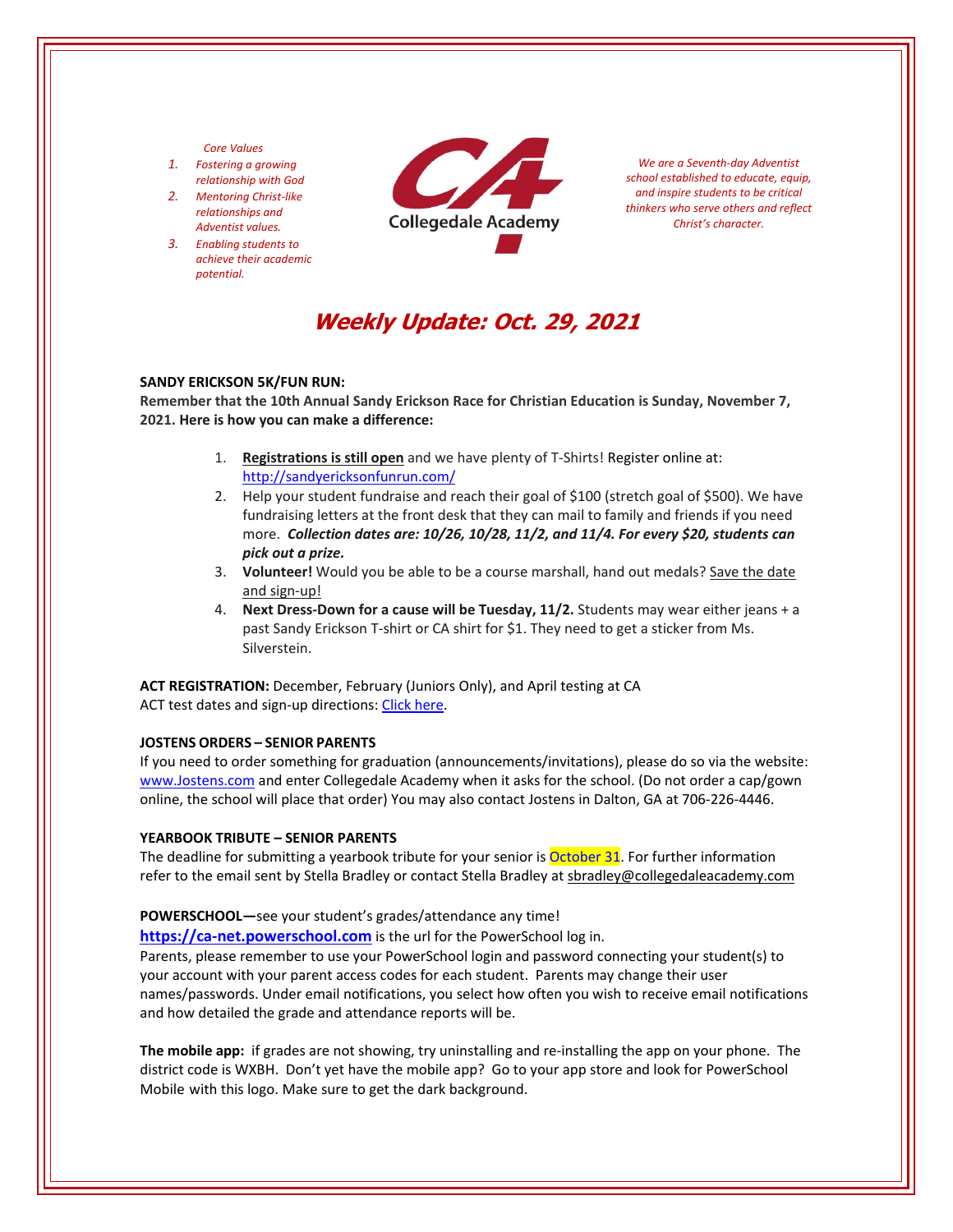

## **LUNCH MENU:**

- Mondays/Freshmen: Chick Patty & Grillers
- Tuesdays/Juniors: Haystacks
- Wednesdays/Sophomores: Special K Loaf
- Thursdays/Seniors: Baked Ziti
- Fridays/CA Organizations: Pizza by the slice or box, Students wanting to reserve a lunch for the day. Please Mr. Baldwin to pick up a ticket.

## **JOIN THE CA (HIGH) PRAYING PARENTS**

Our community believes in the power of prayer and specifically takes time out each week to collectively pray for the students at Collegedale Academy. All parents are encouraged to come and pray for the high school students each week on Thursdays starting at 8am. Currently the group is meeting in the courtyard on the backside of the high school's administration building. For more information, please contact the group's volunteer leader Ingrid Moon ‐ 719‐480‐2146.

## *HELPFUL LINKS: many are found under "Forms & Information" in the high school section.*

- **1.** Bell Schedule Click [Here](https://www.collegedaleacademy.com/wp-content/uploads/2018/08/Bell-Schedule.pdf)
- **2.** Faculty Contact List: names, numbers, emails, what they teach/do. [Click](https://www.collegedaleacademy.com/wp-content/uploads/2021/08/faculty-only-2021-2022.pdf) here
- **3.** 2021‐2022 calendar, go to [collegedaleacademy.com](https://www.collegedaleacademy.com/calendars/)
- **4.** The Student Handbook is located at collegedaleacademy.com
- **5.** The *Echolier*: *[caecholier.com](https://caecholier.com/)*
- **6.** CA Library: CA HS [library](https://southernuniongcc.mlasolutions.com/m5/catalog/(S(pj3yaitabtmai3bkij0jfzji))/default.aspx?installation=CDA) site
- **7.** Academic Excellence Policy: Click [Here](https://www.collegedaleacademy.com/wp-content/uploads/2018/08/Academic-Excellence-Policy.pdf)
- **8.** ACT test dates: Practice for the ACT via CA Library site. Test is offered Sept., Dec., and April each year. Link: Click [Here](https://www.act.org/)
- **9.** College Admissions and HOPE Scholarship requirements click [here](https://www.collegedaleacademy.com/wp-content/uploads/2019/08/TSAC-Scholarship-Info.pdf)
- 10. Hope Scholarship (TSAC) Link: Click [here](https://www.tn.gov/collegepays/money-for-college/tn-education-lottery-programs/tennessee-hope-scholarship.html)
- **11.** TNPromise (TSAC) Link: Click [Here](https://www.tn.gov/tnpromise.html)
- 12. Pre-Arranged Absence Form click [here](https://www.collegedaleacademy.com/wp-content/uploads/2016/11/Class-Absence-Request-Form-May-2017.pdf)
- **13.** Rescheduling Exams: please refer to page 30 of the Student Handbook
- **14.** Community Service (suspended until further notice)
- **15.** Leadership Team Petition Form: for organizational and individual requests [here](https://www.collegedaleacademy.com/wp-content/uploads/2019/08/Leadership-Petition-SSch.pdf)
- **16.** Transcript Release: send a C.A. transcript to another location. Click [here](https://www.collegedaleacademy.com/wp-content/uploads/2016/12/transcriptrelease2014.pdf)
- **17.** Field Trip/Activity Permission Form. Click [here](https://www.collegedaleacademy.com/wp-content/uploads/2018/08/Field-Trip-form.pdf)
- **18.** New Drivers: please see the Student Handbook for attendance paperwork required for Learners' Permits.
- 19. Student Accident Insurance Policy *click [here.](https://adventistrisk.org/en-us/insurance/nad/k-12-student-accident)*

## **UPCOMING ACTIVITIES**

- Oct. 28‐31, Senior Survival
- Oct. 29‐31, Band Backpacking Trip
- Nov. 2, 5K Sandy Erickson Red Out: \$1
- Nov. 2, CA Finance & Board @6:30pm
- Nov. 3‐7, Orchestra Trip
- Nov. 5, YIELD Vespers
- Nov. 7, Sandy Erickson Race
- Nov. 8, Parent Financial Night
- Nov. 11, CA Band for Veteran's Day